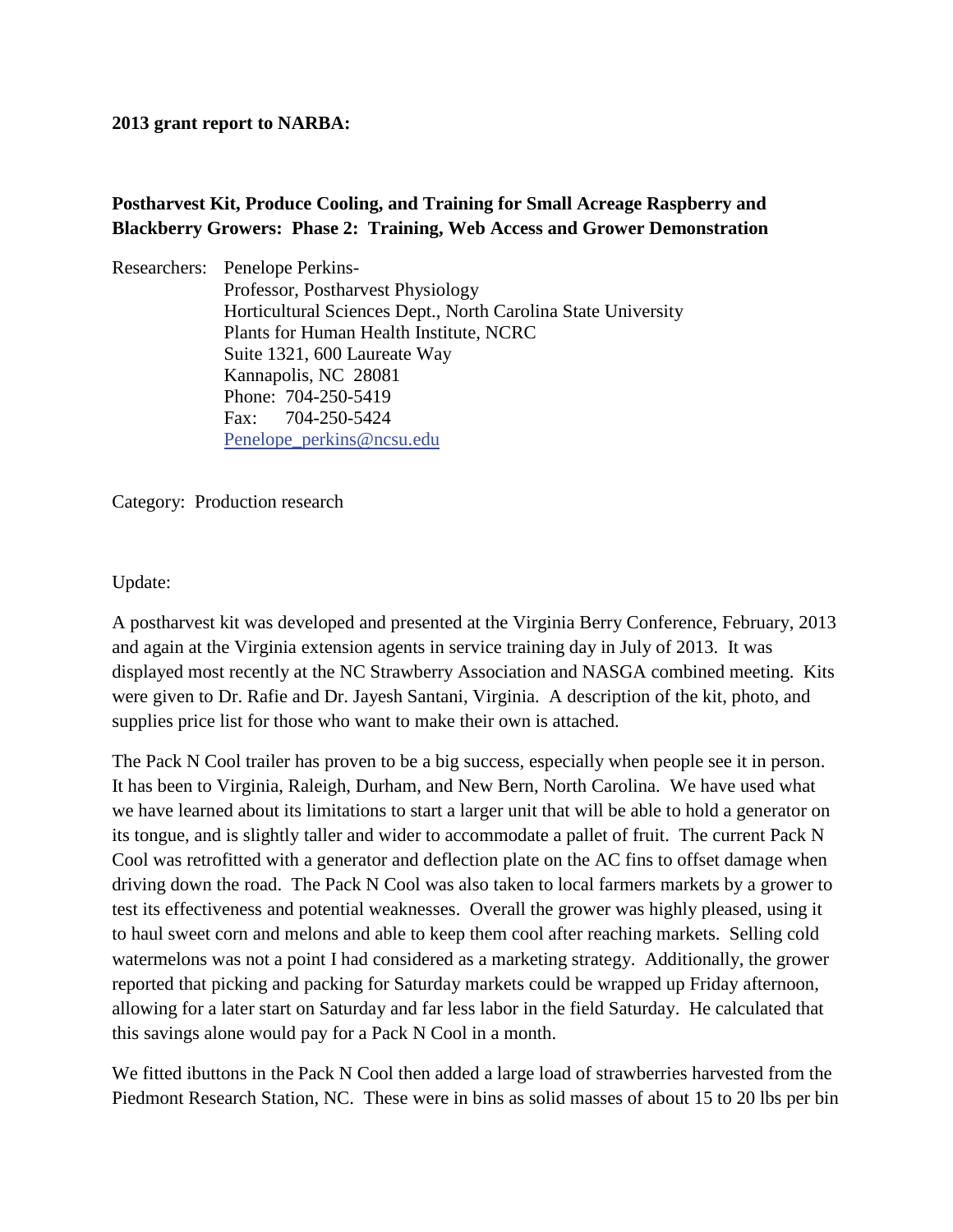(a total of about 100 lbs fruit). Bins were stacked in the unit, with starting field heat at 90 F. Cooler temperature was at 50 F within 2 hours, and reached the 7/8 temperature at 7 hours. Humidity was not as high as would want, running at about 60%, and rotating fans within the unit might help move cold air more quickly through a more solid mass.

Setbacks:

Two major goals were not met in 2013. One was the completion of the postharvest portal. I ran into snags when trying to set up the portal early in the year, then ran out of time to get the job finished once summer began. The other was to build a fan small enough to be portable yet strong enough to generate sufficient air flow through a ½ or full pallet of fruit. The fan did not get done before our mechanically talented assistant left to take another job. While the postharvest kit and Pack N Cool got to some grower demonstrations and was presented at several meetings, I underestimated the amount of time it would take to attend the various grower and field meetings.

For these reasons, I am asking for a no cost extension for 2014. Goals are to get a video of the kits (and how to use each piece) onto the postharvest portal, to get the portal launched, to get the kits demonstrated at more grower events, and to get a functional fan built.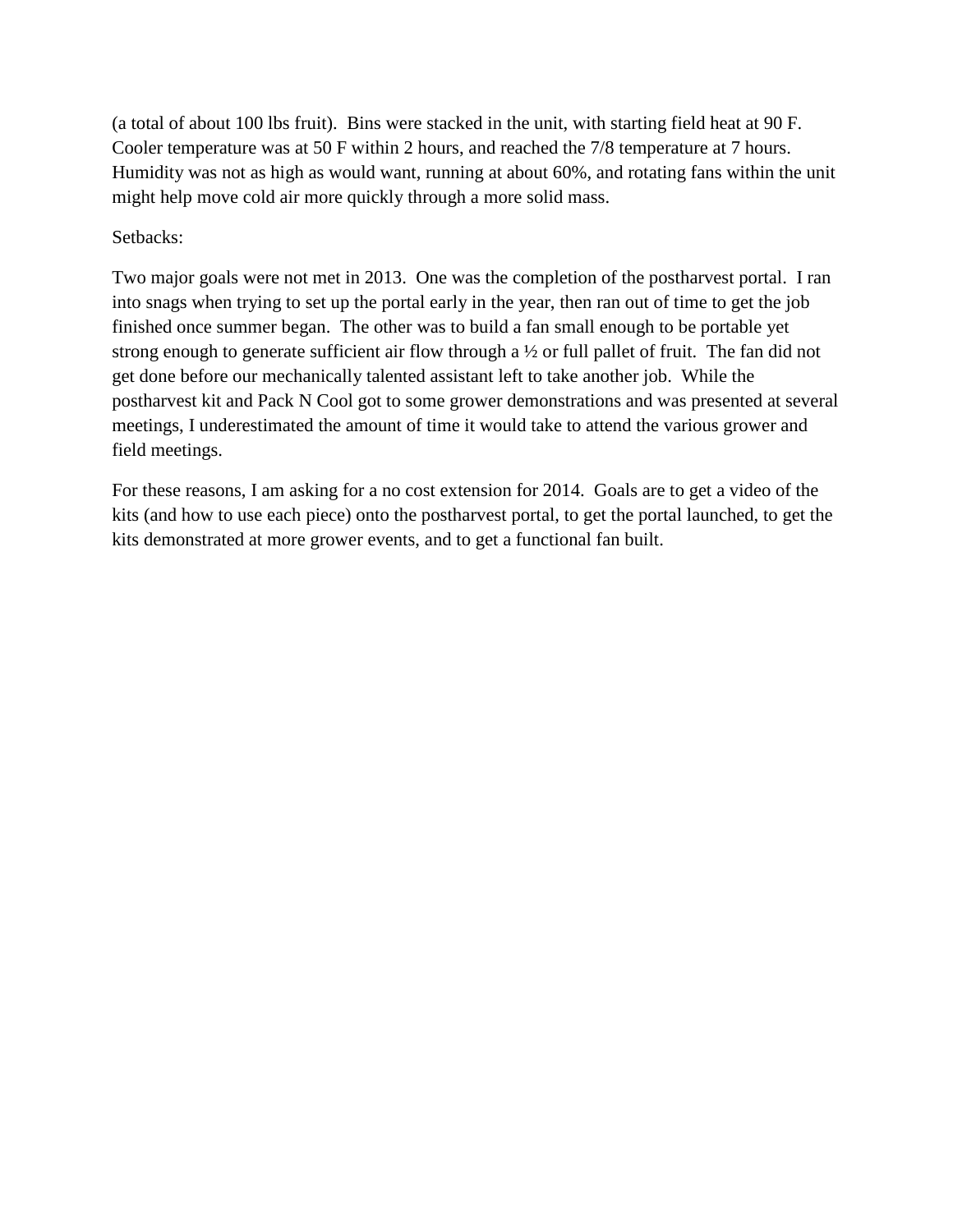#### **POSTHARVEST KITS FOR FRUIT QUALITY TESTING**

Postharvest experts generally follow fruit and vegetables from field to consumer. The general guidelines are cleanliness, cold chain management, adherence to packaging guidelines and weights, and reduced mold/decay of the product. Extensive postharvest research, along with the boom in technology and relatively cheap tools, has made it possible for small acreage growers to better monitor their commodities for quality control.

I developed this kit with the idea that extension specialists and county extension agents could use the kits for on farm visits and grower demonstrations at meetings. After putting several together, it was also clear that anyone could do this themselves, if a short list of items and how they are used, was put together. The key to the kit is that most items can be found at Walmart, Harbor Freight, or Amazon. Some items can be purchased directly from the vendor, and some items can be obtained on sale. Outlined below are the lists of items, what their uses are, sources, and relative costs. NCSU will sell the kits for \$300 if you don't want to be bothered to put your own together (contact Penelope perkins@ncsu.edu for details). Or, you may want to tailor a kit to your specific needs.

Category:

### **Weight and diameter**

Scale (600 g or 1.3 lb): used to check individual weights of clamshells to make sure 1 lb weight is met. Can be used as a training device for new pickers. Also good for the 'biggest berry' competition.

Calipers give a quick gauge of diameter or thickness, depending on the fruit. It may be that you want to call attention to your large blueberries (over 1 inch across!) or determine if standards will be met for berry size. Also can be used to size onions, apples, peaches.

#### **Sweetness**

Refractometers are used as a quick means to determine the sugar level of fruits. This model uses infrared light beamed through a sample and reads out the result digitally (easier on the eyes than the stick model). Refractometer readings (in brix or % soluble solids) are capturing sugars, acids, and other water soluble components. For some fruit, the reading will reflect the sugars to 90%. For other types, the sugars may only represent 60 to 70% of the brix reading. It is a good instrument to check fruit quality, especially after heavy rain or irrigation, when the brix often falls as water moves into the fruit, to see if those blackberries are really ripe enough, or to see if your fertilizer regime (more potassium for sweetness) is working for strawberries. Note: if you just want the refractometer, Milwaukee (in Rocky Mount, NC, milwaukeeinstruments.com ) sells the refractometer plus the box (an extra \$12 or so); I recommend getting the box-it won't fit in the insulated bag we use but if you just want the refractometer, the box protects it nicely. Also, the range on these refractometers is 0 to 85 Brix, which means they can be used to monitor jelly (Brix should be 50 and above for jams and jellies to suppress bacterial growth).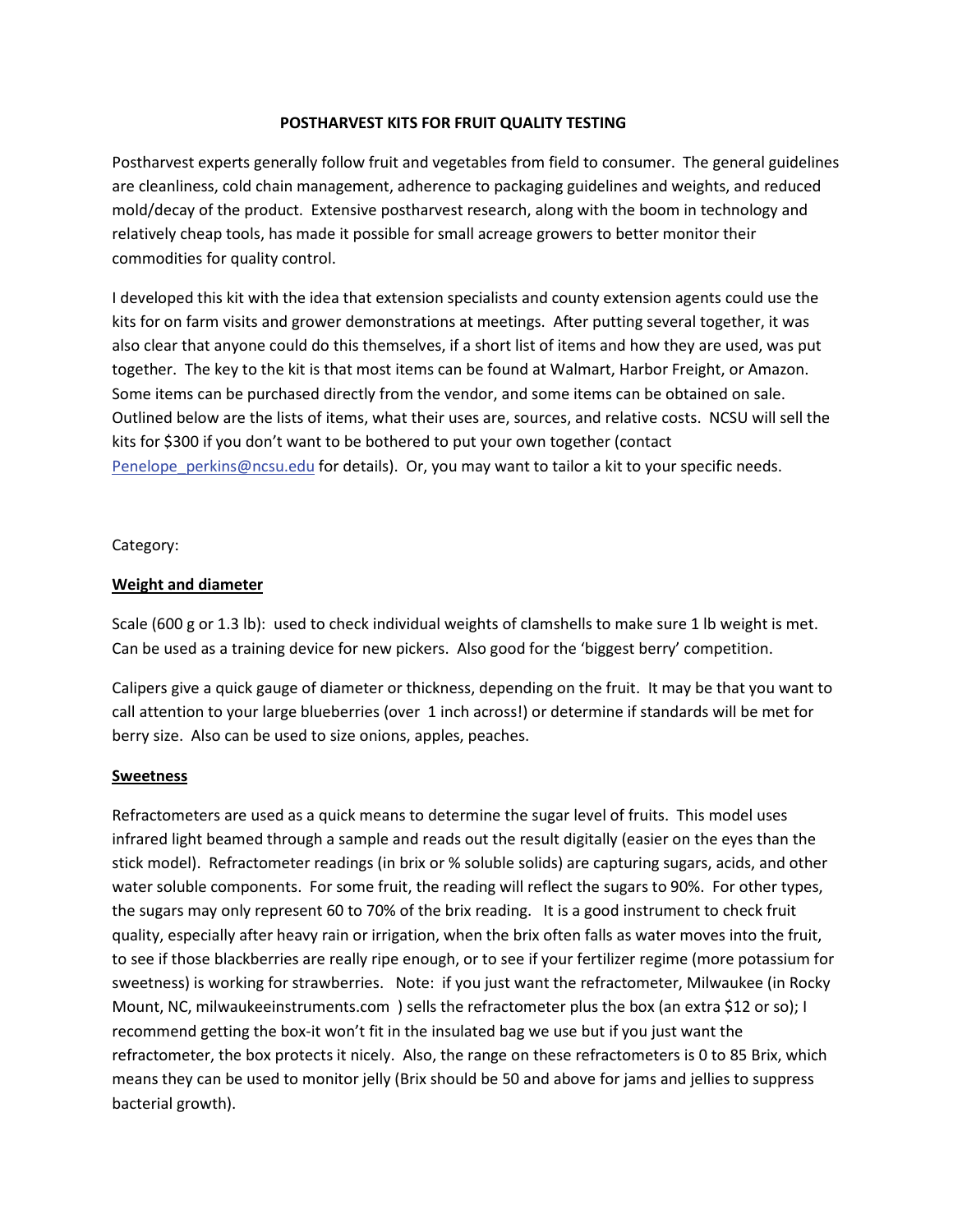Slurpee straws are added to transfer puree to the refractometer sampling dimple (or you can squeeze the fruit directly onto the sampling stage). Lens wipes are added to clean the surface. Avoid paper towels as these will scratch the lens coating of the refractometer.

### **Temperature management**

This is the heart of maintaining shelf life for fruits and vegetables. Usually it's a matter of keeping fruit cold enough; sometimes some commodities want to be warmer (like tomatoes).

### Anemometer:

Thanks to balloonists, these units now come in handy pocket sizes. Anemometers measure wind speed, and can be used to check your cooler fans to see how much movement you're getting, and if the air movement is uniform.

### Thermometers:

- a. Digital Shelf thermometer. Gives a quick glance when you open the cooler door as to the status of the cooler. The humidity measurement is not very accurate but will distinguish 10% from 60%.
- b. Digital Stick-in thermometer. This is needed to comply with food standards where an actual destructive measurement is taken of produce (stick it into the fruit and read the temperature)
- c. Non contact thermometer. My personal favorite. The beauty of this little thermometer is that you can aim it at the center pack of fruit and get an idea of what the temperature is relative to the cooler temperature, without having to stick a fruit or even walk inside. A great way to isolate hot spots in your truck or cooler too-check corners, floor, roof areas for relative temperatures of solid surfaces.

While not included in this kit, check out ibutton loggers at QA supplies.com. These come as temperature or temperature plus humidity buttons (\$28 to \$85 plus \$15 software) that can be placed anywhere in your cooler or produce load, and changes in temperature followed by computer by increments of minutes or hours. You can follow the cooling curve from anywhere using this system.

### **Other parts:**

pH paper: useful for checking acidity of fruits and also for pH where cleaning of produce is being done. If chlorine is used as a wash step, check the pH of wash water to make sure it is 6 to 7 so chlorine will remain active. A useful hint: fruit pH is usually between 3 and 6. So if you want to check fruit pH, get pH paper that covers these ranges and has ½ point increments (3, 3.5 etc). If you want to check chlorine levels, use pH paper that covers 0 to 14 range in 1 unit intervals.

Chlorine test strips: used to see if free chlorine levels are correct. Usually not done with small fruits, but chlorination of wash water is done with peach, apple. Free chlorine should be 100-200 ppm. The chlorine level of tap water should be 1-2 ppm if city chlorinated.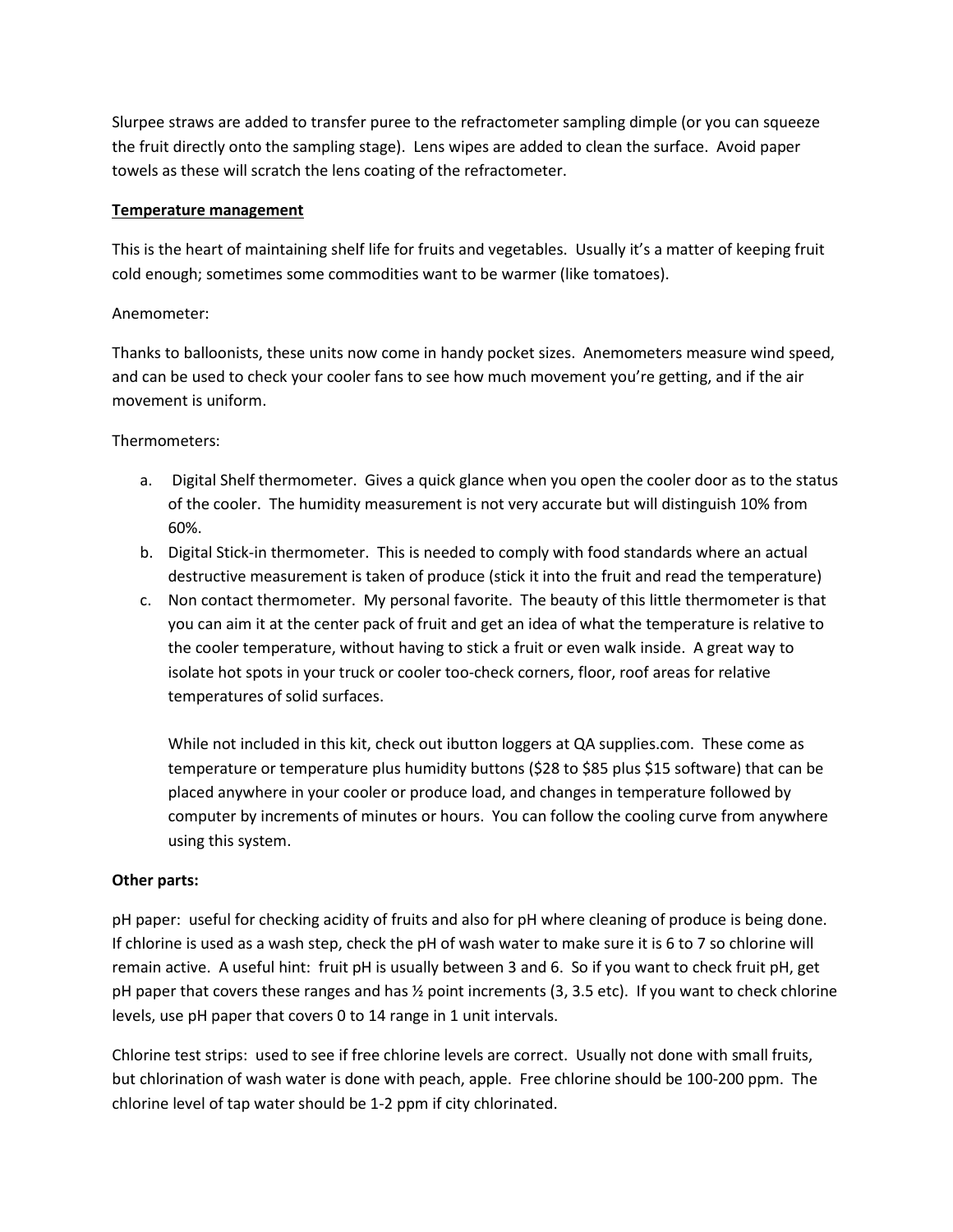Container: this is a 9-can insulated cooler bag. The idea is to offer insulation and protection to the instruments inside without adding excessive bulk or weight.



# **POSTHARVEST KIT**

1. INSULATED BAG (HOLDS AND PROTECTS CONTENTS) 2. REFRACTOMETER (MEASURES SUGARS)

3. SCALE (MEASURE CLAMSHELL OR FRUIT TO 1.5 LB)

- 4. ANEMOMETER (MEASURE FAN WIND SPEED)
- 5. CALIPERS (MEASURE DIAMETER, LENGTH, THICKNESS)
- 6. LASER THERMOMETER (NON CONTACT TO CHECK FRUIT **TEMPERATURES IN STORAGE)**
- 7. pH PAPER (CHECK ACID LEVEL OF FRUIT)
- 8. SHELF THERMOMETER (QUICK LOOK IN COOLER TO SEE IF TEMPERATURE AND HUMIDITY ARE IN RANGE)
- 9. CHLORINE WIPES TO CLEAN HANDS, SURFACES WHEN TESTING 10. COLD PACK (CAN REFREEZE IF NEED TO KEEP SAMPLES COLD)
- 11. STICK THERMOMETER (TO CHECK INTERNAL FRUIT TEMPERATURE)
- 12. LENS WIPES FOR REFRACTOMETER LENS
- 13. WATER AND SUGAR (SUCROSE) TO CALIBRATE REFRACTOMETER

| Description of item                       | Source         | cost         |
|-------------------------------------------|----------------|--------------|
| digital refractometer (Milwaukee)         | Amazon         | \$120.00     |
| laser (no contact) thermometer            | Harbor Freight | \$30.00      |
| digital penetrating (stick) thermometer   | Walmart        | \$10.00      |
| pH strips (0 to 14 units by 1 or          |                | $$3.00-$     |
| $0.5$ units)                              | Amazon         | 10.00        |
| anemometer                                | Amazon         | \$36.00      |
| Digital shelf thermometer                 | Amazon         | \$12.00      |
| Digital calipers                          | Harbor Freight | \$<br>4.00   |
| Scale (600 g)                             | Amazon         | Ś.<br>10.00  |
| 500 g wt                                  | Amazon         | \$.<br>10.00 |
| wet wipes                                 | Walmart        | \$<br>1.00   |
| small insulated cooler/9 can size         | Amazon         | \$.<br>20.00 |
| lens cloths to clean refractometer (bulk) | Walmart        | \$10.00      |
| slurpy straws (disposable) (bulk)         | Amazon         | S.<br>24.00  |